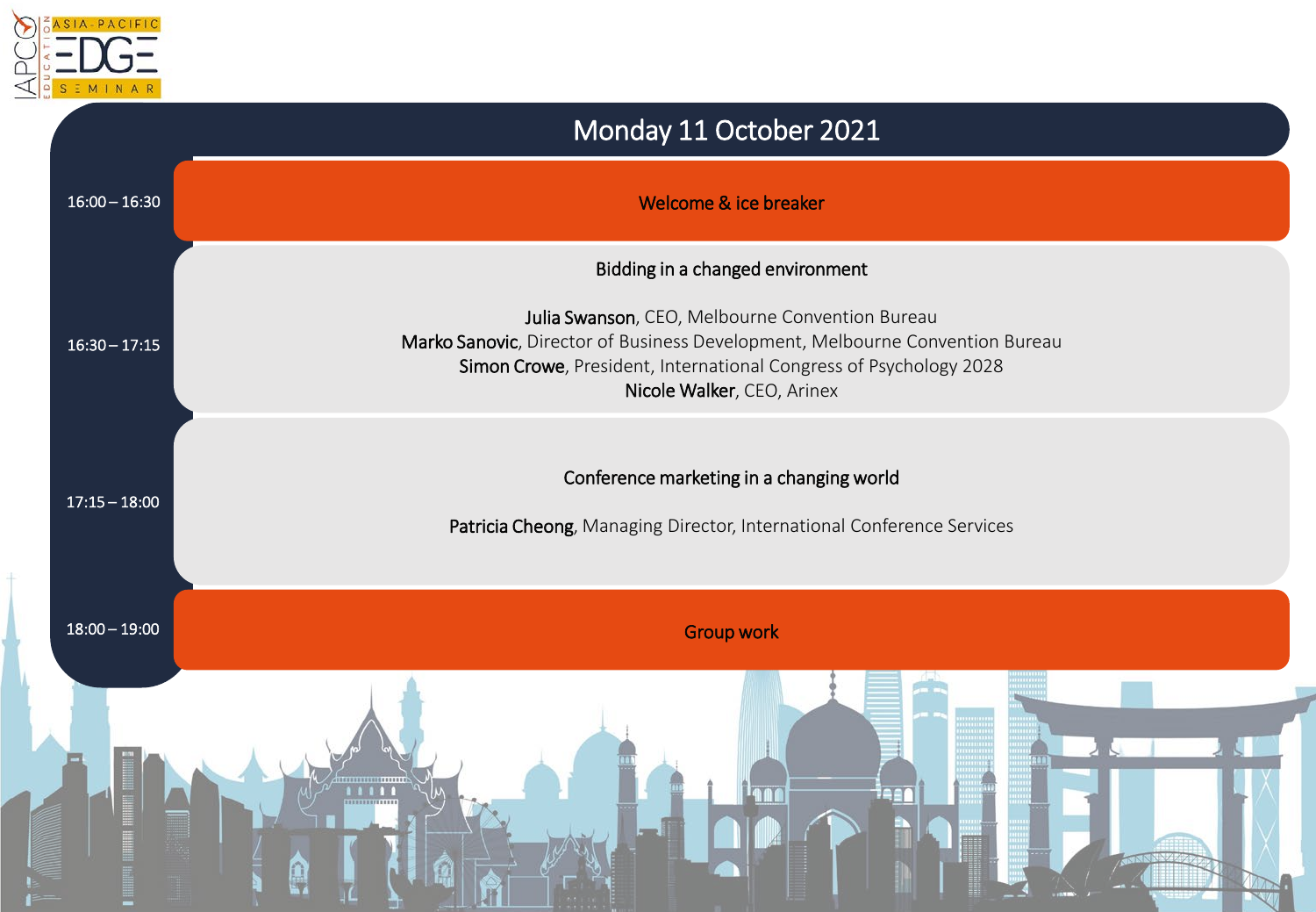

|                 | Tuesday 12 October 2021                                                                       |
|-----------------|-----------------------------------------------------------------------------------------------|
| $16:00 - 16:15$ | Recap of day 1                                                                                |
| $16:15 - 16:45$ | Why meeting design matters<br>Oscar Cerezales, Executive Vice President, MCI Group            |
| $16:45 - 17:30$ | <b>Engaging audiences</b><br>Avinash Chandarana, Learning and Development Director, MCI Group |
| $17:30 - 18:00$ | Hybrid conferences do's and don'ts<br>Nicole Walker, CEO, Arinex                              |
| $18:00 - 19:00$ | <b>Group work</b>                                                                             |
|                 | een                                                                                           |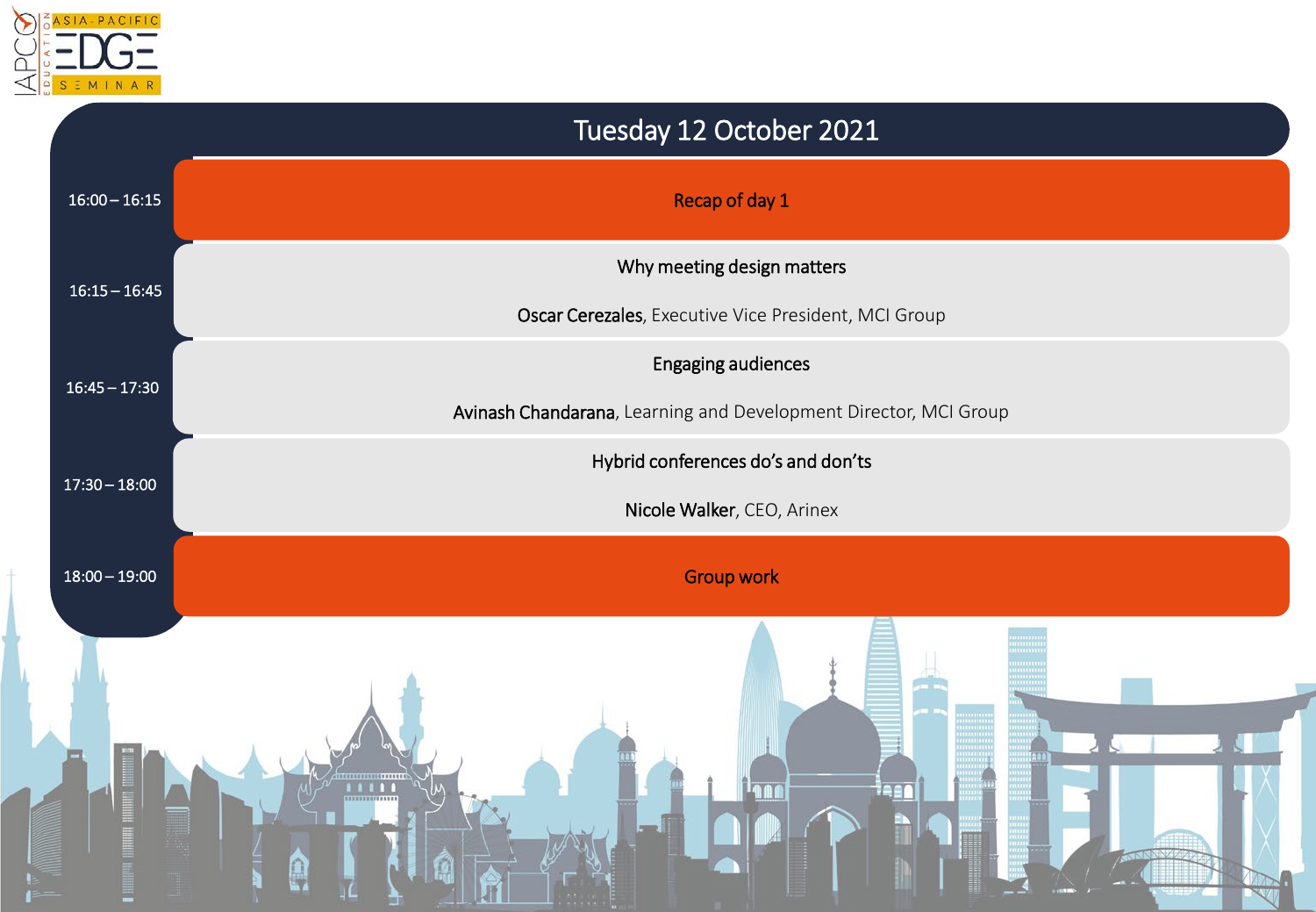